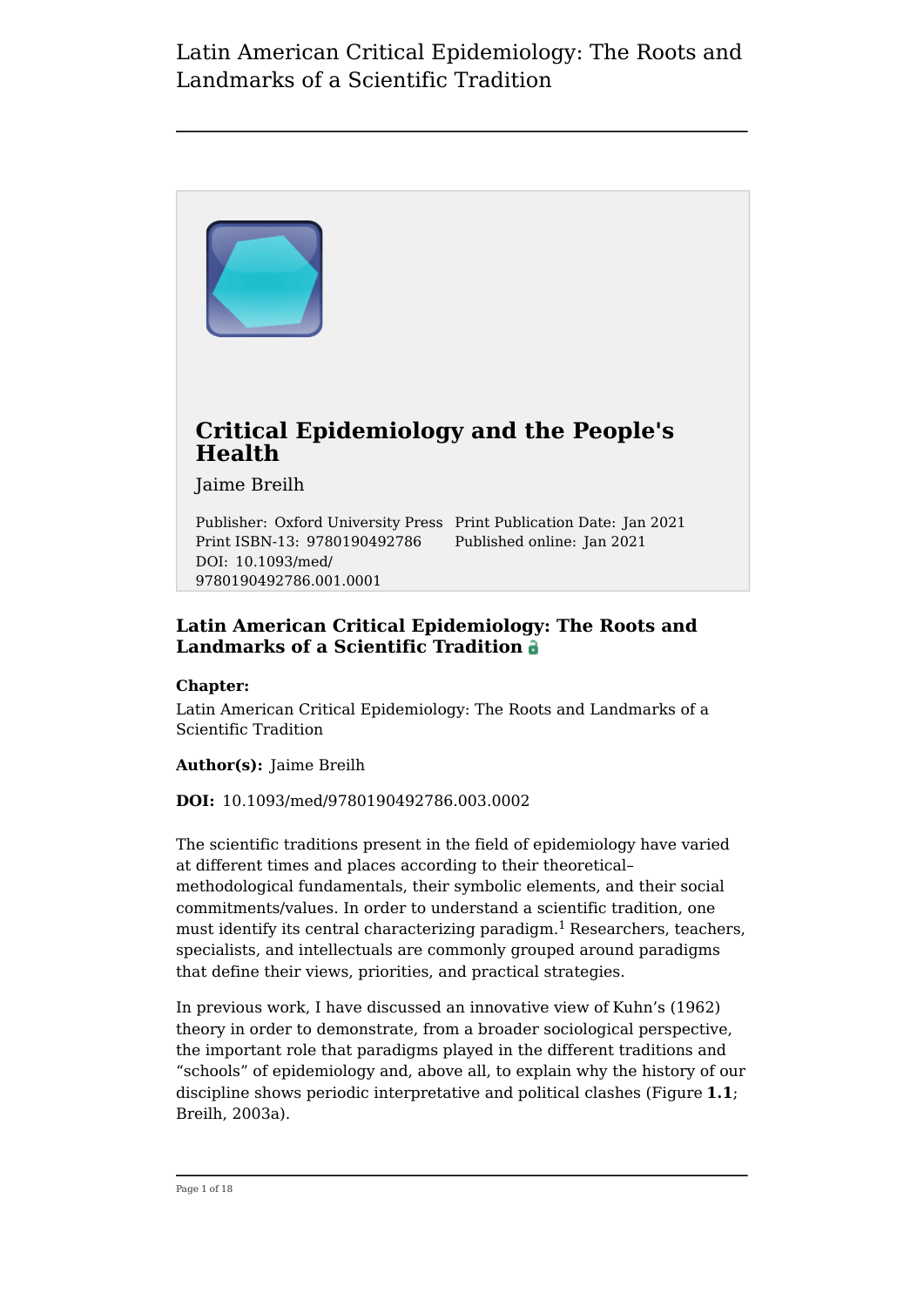<span id="page-1-0"></span>

### Figure 1.1 Epidemiological paradigm clash in Latin American history.

*Adapted* from Breilh, J. (2003). *Epidemiología crítica ciencia emancipadora e interculturalidad*. Buenos Aires, Argentina: Lugar Editorial. This 7th edition comes from an initial thesis dissertation of 1977-Autonomous University of Xochimilco that circulated as such and then in 1979 the first edition was published in Quito, Ecuador by Universidad Central.

Opposing perspectives and methodological differences arise in all periods, representing the interests and views of scholars and decisionmakers that adhere to different philosophical and practical postures, which are encompassed by opposing logics related to the origin and management of health problems. Epidemiology is no exception to the historically contested development of academic work. Some key historical controversies can be highlighted: the clash of conservative *contagionism* with the more progressive *political economy* and miasmatic doctrines in the 19th century; the confrontation between unicausal explanations and the foundational groundbreaking works of social medicine in the first half of the 20th century; and, in later times, the opposition of both the functionalist linear multicausal and the ecological empirical epidemiology paradigms—together with their operational arm, the risk paradigm—with different versions of critical epidemiology from the second half of the 20th century to the present day (Almeida, 2000; Breilh, [2003a](https://oxfordmedicine.com/view/10.1093/med/9780190492786.001.0001/med-9780190492786-bibliography-1#med-9780190492786-bibItem-41), [2015a](https://oxfordmedicine.com/view/10.1093/med/9780190492786.001.0001/med-9780190492786-bibliography-1#med-9780190492786-bibItem-48); [Tesh, 1988](https://oxfordmedicine.com/view/10.1093/med/9780190492786.001.0001/med-9780190492786-bibliography-1#med-9780190492786-bibItem-250)).

What is relevant at this point is to understand that epidemiology has moved through time under specific conditions and pressures that have contributed to its conceptual and practical shape. This occurs because scientific knowledge is socially determined. Contextual power relations intervene through economic, institutional, and cultural mediations that condition the material–financial, symbolic, and ideological settings of research. But they also determine the modes of living and social relations of researchers. Their vocations, values, preferences, technical appeals, and resources, as well as the dynamics of their concrete acts of creation, are socially shaped. With time, this process of socially determined

Page 2 of 18

PRINTED FROM OXFORD MEDICINE ONLINE (www.oxfordmedicine.com). © Oxford University Press, 2022. All Rights Reserved. Under the terms of the licence agreement, an individual user may print out a PDF of a single chapter of a title in Oxford Medicine Online for personal use (for details see [Privacy Policy](https://global.oup.com/privacy) and [Legal Notice](https://oxfordmedicine.com/page/legal-notice)).

Subscriber: Imperial College London Library; date: 23 March 2022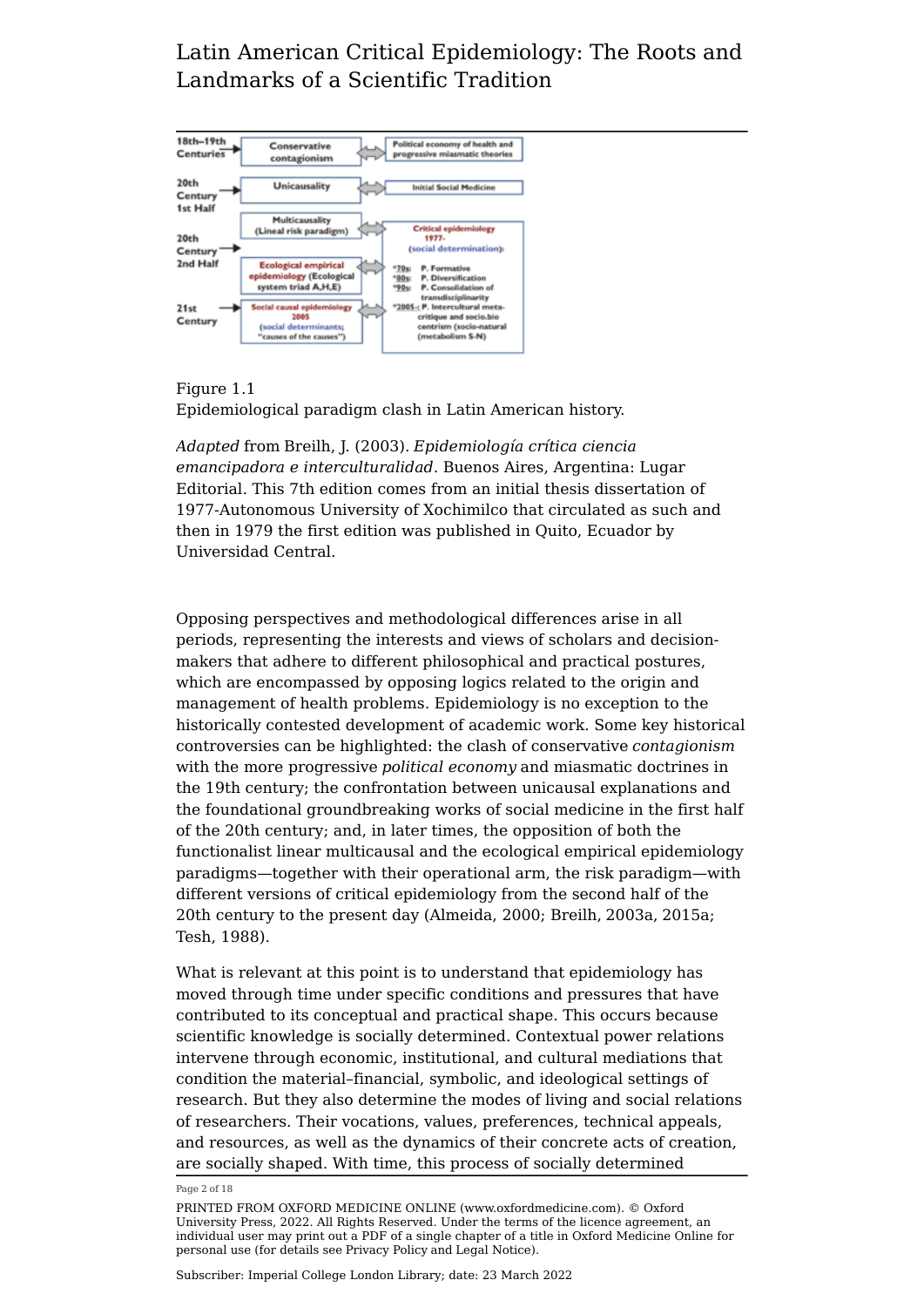activities is embodied in concrete interpretative models and research designs.

As public health's so-called diagnostic arm, epidemiology operates under great social pressure. The different interpretations of social development, assessments of well-being, and conceptions of health confront scientists and decision-makers situated on opposite ends of the political spectrum. Epidemiological statements and indicators are assumed to be valuable measurements of the population's health and well-being. Those statements explicitly and implicitly provide an image of the effectiveness of the institutional and economic entities responsible for producing a variety of health actions, of their public policies, and of individual decision-makers in governing positions.

▲ | ▶

## **Emblematic Representatives of the Latin American Critical Health Science Tradition**

The construction of contemporary Latin American critical conceptions about epidemiology can be viewed from different perspectives and emphases. In this section, we discuss characterizing events and names from the American South in order to profile basic contributions and origins. We also briefly note the fundamental influence of personalities from the North that are clearly linked to the development of our critical ideas.

The social medicine/collective health movement's construction of a renewed perspective of the health sciences drew its lever knowledge and inspiring practices from three fundamental sources, allowing for a cumulative process that was rebuilt in the early 20th century and has grown continuously to the present day: (1) the enlightening academic health studies centered on the transformation of functionalist public health paradigms; (2) the powerful contributions of feminism and genderrelated health; and (3) more recently, the influence of the philosophical and cultural critique of the indigenous people's movement.

The *Latin American critical social medicine tradition* can be traced back to colonial times. The 16th-century colonial system fractured the communitarian spirit of the indigenous societies. A complex class and cast system of inequitable colonial relations replaced the indigenous people's notion of a communal, social organization based on solidarity. The colonial state organized blood and fire governance and imposed, by means of inquisitorial force, the marginalization of peasants and urban poor. The colonial regime institutionalized not only social exclusion but also white supremacist unicultural thinking, racism, and sexism (ethnic and gender epistemicide). In that context, not only was the pre-colonial egalitarian ethos broken but also the harmonious conception and management of Nature of our native societies was shattered.

In colonial society, the violent expropriation of gold and land and the feudal exploitation of the labor force in agricultural fiefs and mines

Page 3 of 18

PRINTED FROM OXFORD MEDICINE ONLINE (www.oxfordmedicine.com). © Oxford University Press, 2022. All Rights Reserved. Under the terms of the licence agreement, an individual user may print out a PDF of a single chapter of a title in Oxford Medicine Online for personal use (for details see [Privacy Policy](https://global.oup.com/privacy) and [Legal Notice](https://oxfordmedicine.com/page/legal-notice)).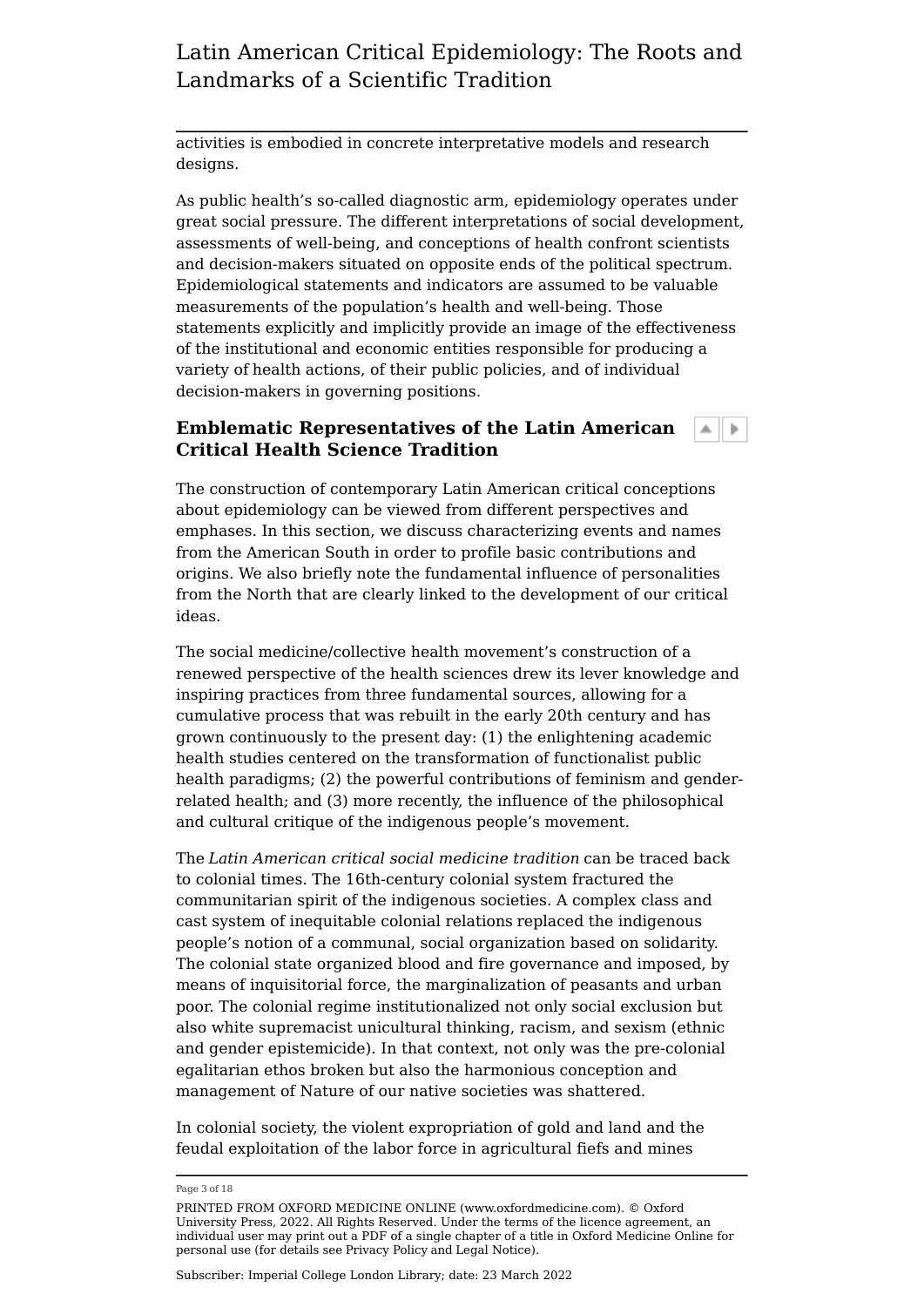<span id="page-3-0"></span>formed the basis of society. However, the golden rule was not only greed and the concentration of material goods but also political and cultural subordination. Cultural unilateral dominance and *epistemicide*<sup>[2](#page-16-1)</sup> resulted in a loss of many forms of sophisticated native knowledge, including the health knowledge of the time.

As has been the case in many repressive societal periods, emancipatory thought flourished in the colonial era. The need for emancipating ideas explains the libertarian nature of the works of Eugenio Espejo, a physician, writer, and journalist who was an outstanding and inspiring figure during the period preceding the anti-colonial struggle. It also accounts for his virtuous, pioneering concepts on social determination of health. Together with his sister Manuela—another enlightened combatant —and José Mejía Lequerica, a notable reformer, Espejo not only inspired the Latin American libertarian struggle of the 18th century but also provided groundbreaking contributions, both as a writer and as a medical scientist, that headed the construction of a new paradigm for various fields of knowledge, including epidemiology (Breilh, [2001](https://oxfordmedicine.com/view/10.1093/med/9780190492786.001.0001/med-9780190492786-bibliography-1#med-9780190492786-bibItem-40), [2016\)](https://oxfordmedicine.com/view/10.1093/med/9780190492786.001.0001/med-9780190492786-bibliography-1#med-9780190492786-bibItem-50).

The importance of Espejo transcends the national scientific and epistemological spectrum. In some of my previous publications, I insisted on the need to revisit Espejo's multifaceted contributions to the history of the health sciences. For many years, his biographers have been trapped in a reductionist biomedical appraisal of his work. But in order to understand his essential contributions to epidemiology, it is necessary to go beyond his clinical–therapeutic endeavors and capture his original contributions that help explain health as a socially determined phenomenon. To oppose the theocratic foundations of scholastic medicine, the founder of Ecuadorian critical epidemiology was obliged to work within the paradigm of Enlightened humanism. It was his thirst for justice that impelled Espejo to build a multidimensional critique of colonial society and its economic, social, cultural, and political foundations. One can only grasp the essence of his comprehensive critical revolutionary ideas by locating them within an integral emancipatory project. In doing so, the articulation of his conceptions of health as part of a coherent anti-colonial system of thought can be clearly seen.

For the purpose of the current analysis, we highlight Espejo's groundbreaking *Reflections on a Safe Method to Protect the People from Smallpox* (1994), in which he lays out his socio-epidemiological argument relating smallpox to health inequity and criticizing a dominant bureaucracy. The radical, pioneering ideas contained in Espejo's essay were originally written in Spanish and published in Madrid, but they soon crossed the colonial frontiers of the Royal Audiencia of Quito, and his innovative arguments were expeditiously translated to Italian (1789) and German (1795), as explained by the medical historian [Nuñez \(2018\)](https://oxfordmedicine.com/view/10.1093/med/9780190492786.001.0001/med-9780190492786-bibliography-1#med-9780190492786-bibItem-204).

Thus, in his *Reflections* (1785/1994), rather than a replica on the treatment and specific measures of prevention of smallpox, Espejo offers to the history of science a consistent evaluation of the prevailing

Page 4 of 18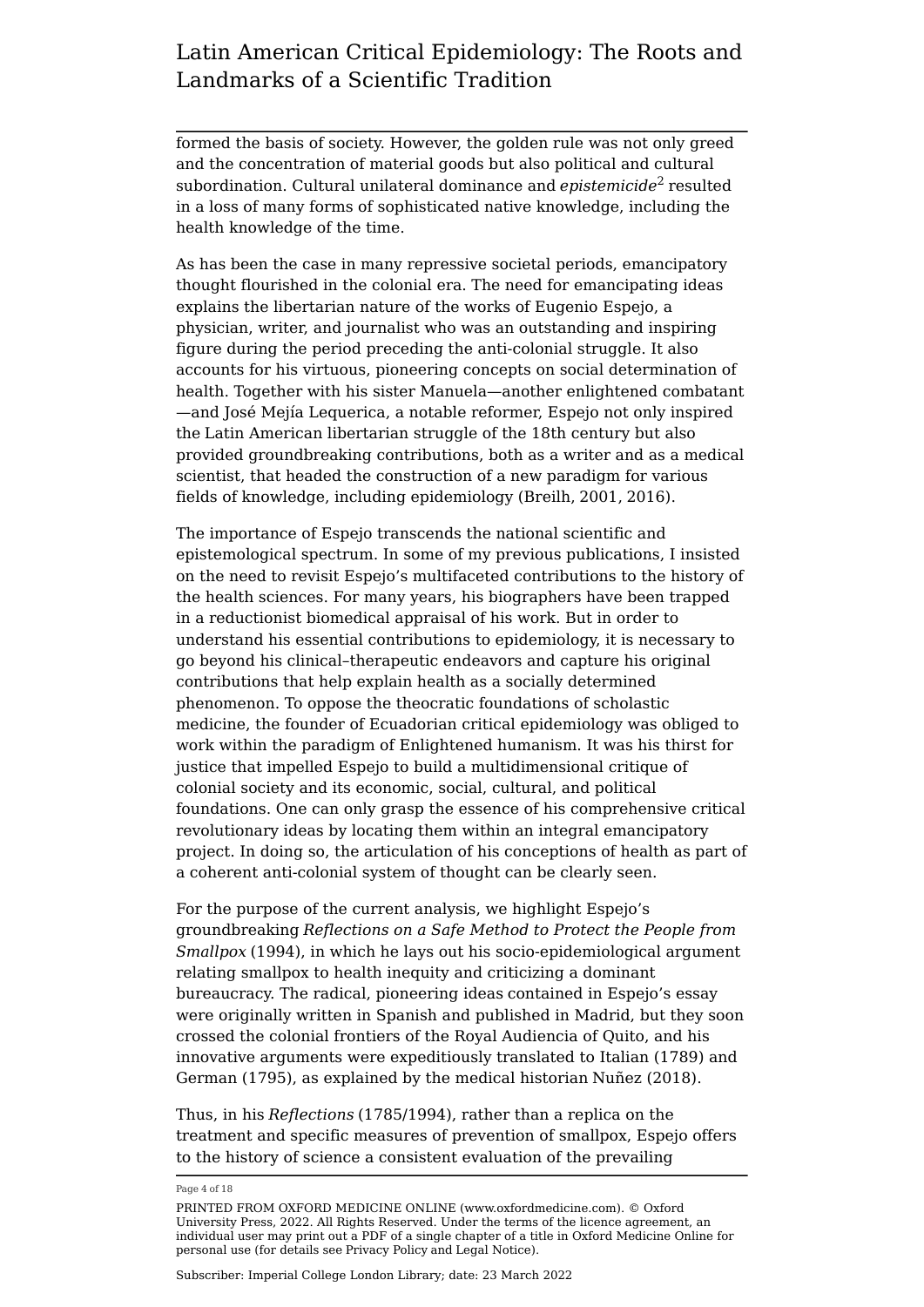European ideas of his time, inserting the explanation of the disease and its transmission into the logic of social determination of malady. He assumed the "anti-contagionist" thesis from a visionary perspective—a position that was only defined as revolutionary in Europe a century later. To do so, he questioned the method of Spanish specialist Don Francisco Gil, whose explanation relied on supposedly "external" or foreign contagions that would introduce the disease from the outside. On the contrary, Espejo proclaimed that the "internal" ways of living of colonial society were to be blamed. He stated,

The landowner is making his fortune at the cost of the misery and hunger of the public and the indolence of the usurers, of the merchants, and the cruel greed of the producers who hide wheat to sell it at a higher price, setting then his wealth in the hunger and agony of the poor. (p. 77)

Espejo was a pioneer of a critical scientific tradition of health and wellness. While revealing the limits of 18th-century knowledge, his works constitute a foundational milestone of renewed thought in the health sciences and most likely in the sciences in general. His brilliant comprehensive criticism of colonial society has been defined as a cornerstone for restating the origins of libertarian Latin American philosophy ([Roig, 2013](https://oxfordmedicine.com/view/10.1093/med/9780190492786.001.0001/med-9780190492786-bibliography-1#med-9780190492786-bibItem-226)). Espejo created an epistemological democratizing umbrella of emancipatory scientific ideas on health and society that, in the case of Ecuadorian medicine, was reclaimed 150 years later when the social medicine thinkers confronted the country's oligarchic and classbased society during the so-called Julian Revolution period of the early 20th century. A turning point towards social and health and cultural rights were two scientists Isidro Ayora—medical doctor and reformist that lead the State's transformation as president—and Luís Telmo Paz y Miño —military leader, geographer, demographer, linguist and writer-, played key political roles in this transformative period.

The pillars of modern so-called Western social medicine that influenced the development of public health and epidemiology are found in innovative contributions from both the North and the South during the 19th century and the first half of the 20th century. In effect, this powerful European tradition dates back to revolutionary works of 19th-century thinkers. One outstanding representative is Rudolf Virchow (Germany), with his emblematic and inspiring call for action, inscribed in his report of a typhus epidemic, in which he clearly stated that "preserving health and preventing disease requires 'full and unlimited democracy' and radical measures rather than 'mere palliatives' " ([Espejo, 1930;](https://oxfordmedicine.com/view/10.1093/med/9780190492786.001.0001/med-9780190492786-bibliography-1#med-9780190492786-bibItem-98) [Virchow, 1848\)](https://oxfordmedicine.com/view/10.1093/med/9780190492786.001.0001/med-9780190492786-bibliography-1#med-9780190492786-bibItem-261). Henry Sigerist (France) expanded the horizon of critical health sciences with his potent *[Civilization and Disease](https://oxfordmedicine.com/view/10.1093/med/9780190492786.001.0001/med-9780190492786-bibliography-1#med-9780190492786-bibItem-240)* [\(1945\)](https://oxfordmedicine.com/view/10.1093/med/9780190492786.001.0001/med-9780190492786-bibliography-1#med-9780190492786-bibItem-240), which made an outspoken pioneering contribution to the broadening of health science by incorporating the role of economics, culture, philosophy, the arts, and an interdisciplinary approach to the understanding of health. [George Rosen's](https://oxfordmedicine.com/view/10.1093/med/9780190492786.001.0001/med-9780190492786-bibliography-1#med-9780190492786-bibItem-228) *[History of Public Health](https://oxfordmedicine.com/view/10.1093/med/9780190492786.001.0001/med-9780190492786-bibliography-1#med-9780190492786-bibItem-228)* [\(1958\)](https://oxfordmedicine.com/view/10.1093/med/9780190492786.001.0001/med-9780190492786-bibliography-1#med-9780190492786-bibItem-228) made crucial contributions to the

Page 5 of 18

PRINTED FROM OXFORD MEDICINE ONLINE (www.oxfordmedicine.com). © Oxford University Press, 2022. All Rights Reserved. Under the terms of the licence agreement, an individual user may print out a PDF of a single chapter of a title in Oxford Medicine Online for personal use (for details see [Privacy Policy](https://global.oup.com/privacy) and [Legal Notice](https://oxfordmedicine.com/page/legal-notice)).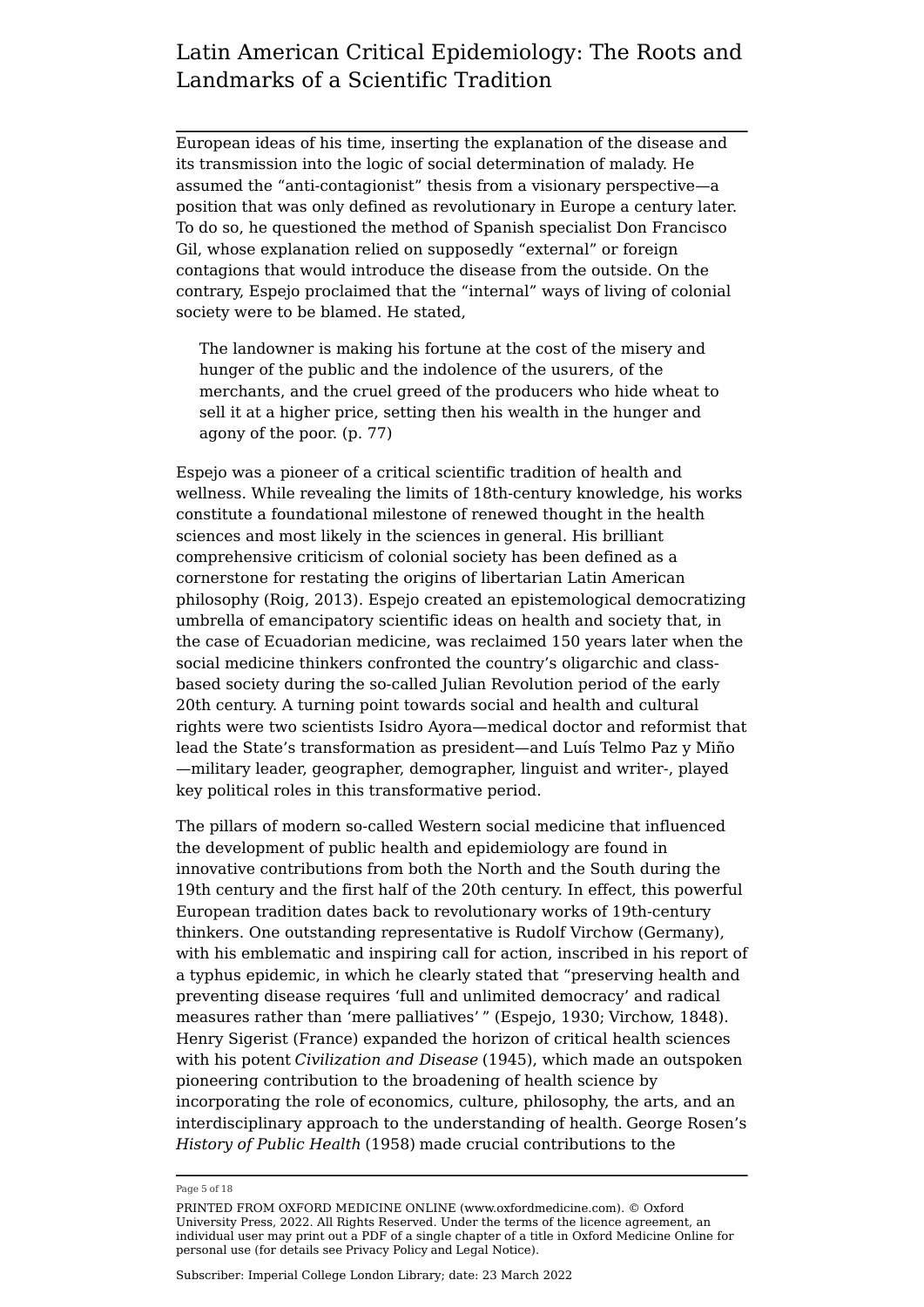progressive understanding of the origins, historical transformations, and socially determined conditions of public health. These authors' works inspired the many workshops on the critique of functionalist public health that have been held in Latin America since the 1970s.

In the mid-20th century, the work of [Salvador Allende \(1939\)](https://oxfordmedicine.com/view/10.1093/med/9780190492786.001.0001/med-9780190492786-bibliography-1#med-9780190492786-bibItem-4) shone in South America. Allende's report, "On the Chilean Socio-medical Reality," recognized the relationship between political economy, disease, and suffering by focusing its "causal" gaze on the role of empire, underdevelopment, and the need for structural change in the life of the proletarian classes as the fundamental solution to health inequality [\(Waitzkin, 2011\)](https://oxfordmedicine.com/view/10.1093/med/9780190492786.001.0001/med-9780190492786-bibliography-1#med-9780190492786-bibItem-262). That is, this second source of critical epidemiology did not derive solely from the works of 19th-century Europeans but, rather, had other pivotal proponents in Latin America whose contributions, often silenced by official history, must be rescued.

In effect, as a result of the turbulence and social awareness of the early decades of the past century, there was a consolidation of revolutionary social ideas that penetrated thought about health and health inequalities. This consolidation favored the emergence of other figures dedicated to critical thinking about epidemiology, such as [Ricardo Paredes \(1938\)](https://oxfordmedicine.com/view/10.1093/med/9780190492786.001.0001/med-9780190492786-bibliography-1#med-9780190492786-bibItem-210), who, as a physician, rigorously studied the social, workplace, and health conditions of the workers of a mining company. Paredes later published a remarkable and pioneering epidemiological essay on the determination of health in early multinational mega-mining. The essay, supported by robust sociological thought and statistical evidence, provided a profound analysis of the destruction of health and the environment in Ecuador [\(Paredes, 1938\)](https://oxfordmedicine.com/view/10.1093/med/9780190492786.001.0001/med-9780190492786-bibliography-1#med-9780190492786-bibItem-210). The works of [Ramón Carrillo \(1951\)](https://oxfordmedicine.com/view/10.1093/med/9780190492786.001.0001/med-9780190492786-bibliography-1#med-9780190492786-bibItem-72) are also fundamental to the consolidation of this perspective. These include the *Synthetic Public Health Plan for Argentina*, in which Carrillo situates epidemiological thought as central to the search for equity and the creation of a profound vision of disease prevention.

The previously mentioned works, as Howard Waitzkin argues in his magnificent critique of medicine and public health in *[Medicine and Public](https://oxfordmedicine.com/view/10.1093/med/9780190492786.001.0001/med-9780190492786-bibliography-1#med-9780190492786-bibItem-262)  [Health at the End of Empire](https://oxfordmedicine.com/view/10.1093/med/9780190492786.001.0001/med-9780190492786-bibliography-1#med-9780190492786-bibItem-262)* [\(2011\)](https://oxfordmedicine.com/view/10.1093/med/9780190492786.001.0001/med-9780190492786-bibliography-1#med-9780190492786-bibItem-262), created a new perspective of social medicine and documented the impact of early capitalism.

 $\blacktriangle \blackparallel$  4

## **Development of the Contemporary Latin American Social Medicine (Collective Health) Movement: 1975–2019**

### **Cardinal Concepts: Collective Health**

In order to fully understand the historical development of social medicine/ collective health from a critical epistemological perspective, it is necessary to interweave the sequence of social transformations with the important academic changes that occurred during different periods. Because concepts are essential for the understanding of academic

Page 6 of 18

PRINTED FROM OXFORD MEDICINE ONLINE (www.oxfordmedicine.com). © Oxford University Press, 2022. All Rights Reserved. Under the terms of the licence agreement, an individual user may print out a PDF of a single chapter of a title in Oxford Medicine Online for personal use (for details see [Privacy Policy](https://global.oup.com/privacy) and [Legal Notice](https://oxfordmedicine.com/page/legal-notice)).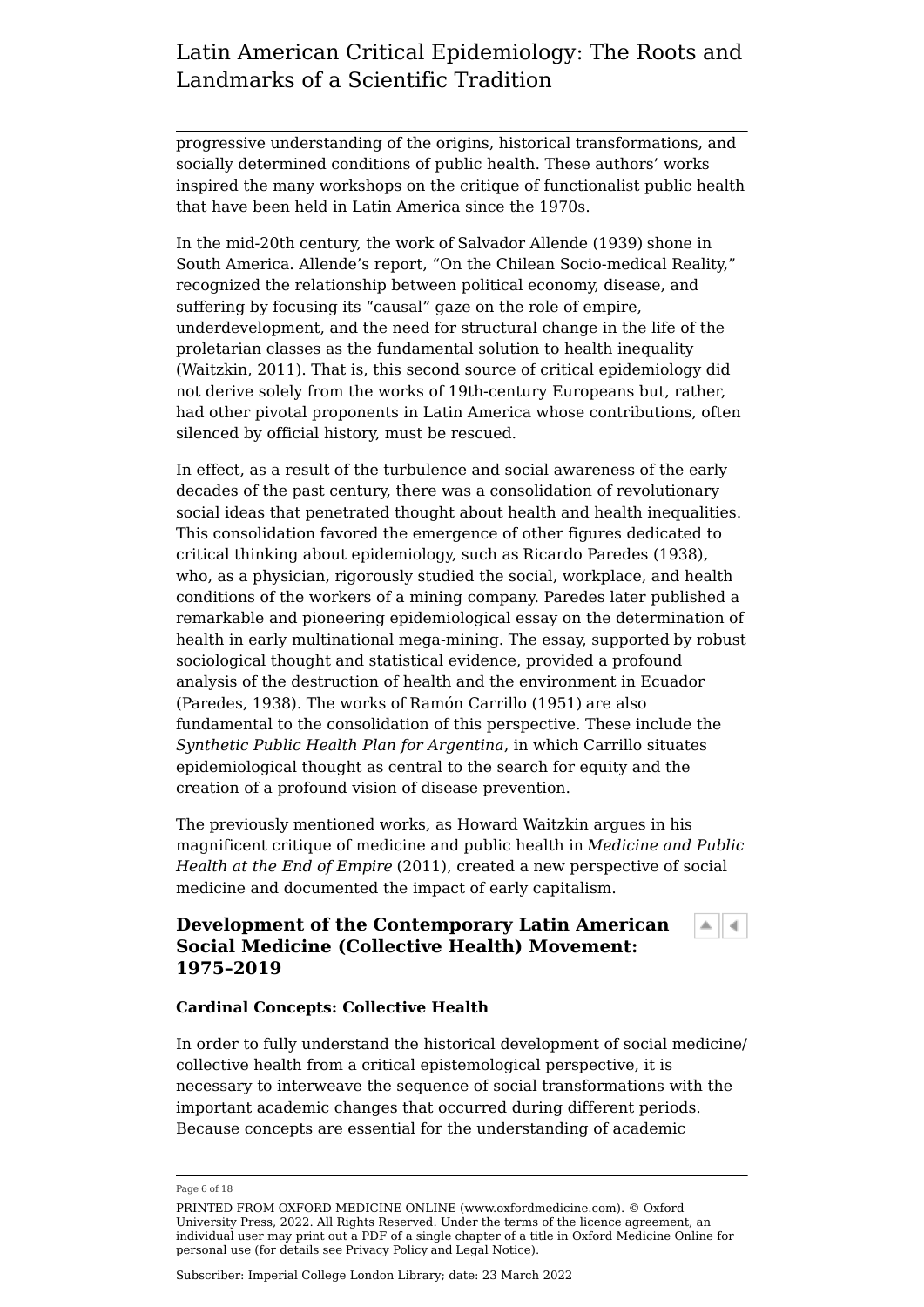advance, we preface this section with a clarifying summary of key categories.

The concept *collective health* was coined in Latin America in 1979 and linked to the sanitary reform movement in Brazil ([Nunes, 1996\)](https://oxfordmedicine.com/view/10.1093/med/9780190492786.001.0001/med-9780190492786-bibliography-1#med-9780190492786-bibItem-203). Retaking ideas expressed in multiple congresses and seminars, this concept was proposed in order to overcome the dominant biomedical and conventional public health paradigms. The need was to create an explicit conceptual and practical differentiation between collective health and two other related notions: individual health and public health (Figure **[1.2](#page-6-0)**).

<span id="page-6-0"></span>

Figure 1.2 Collective, public, and individual health.

*Individual health* involves personal phenomena that are observed, explained, cared for, or confronted at the level of familiar everyday life. It is aimed at determining individual health patterns, exposures, and vulnerabilities and their relation to daily styles of living with their individual expressions of wellness, illness, and health needs and satisfaction. On the other hand, *public health* pertains to the institutional duties of public services for populations that are covered according to norms and regulations. It constitutes an important sphere of action, but it does not account for many other forms and areas of action that exceed those formal responsibilities covered by official or private–social entities. Collective health involves social community-based phenomena that are produced, observed, and confronted in society. It therefore is concerned with collectively organized action centered on integrated socially based processes, either to prevent their destructive and promote their favorable health aspects or to secure reparation of harm to natural or human life.

In all three domains, health is a polysemic category. First, we need to define health as a multidimensional concrete object, considering its existence not as a theory of being but, rather, related to the direct materiality of tangible life and its cultural expressions ([Lukács, 2013](https://oxfordmedicine.com/view/10.1093/med/9780190492786.001.0001/med-9780190492786-bibliography-1#med-9780190492786-bibItem-181)). This ontological dimension of health encompasses both concrete healthy, life-supportive, protecting processes and, conversely, concrete unhealthy, harmful, and destructive processes that develop in the general (societal), particular (group), and individual (phenotype, genotype, mind, and spiritual) dimensions. In Chapter [3,](https://oxfordmedicine.com/view/10.1093/med/9780190492786.001.0001/med-9780190492786-chapter-4#) we expand on this important matter and the categories needed to understand those dimensions. Second,

Page 7 of 18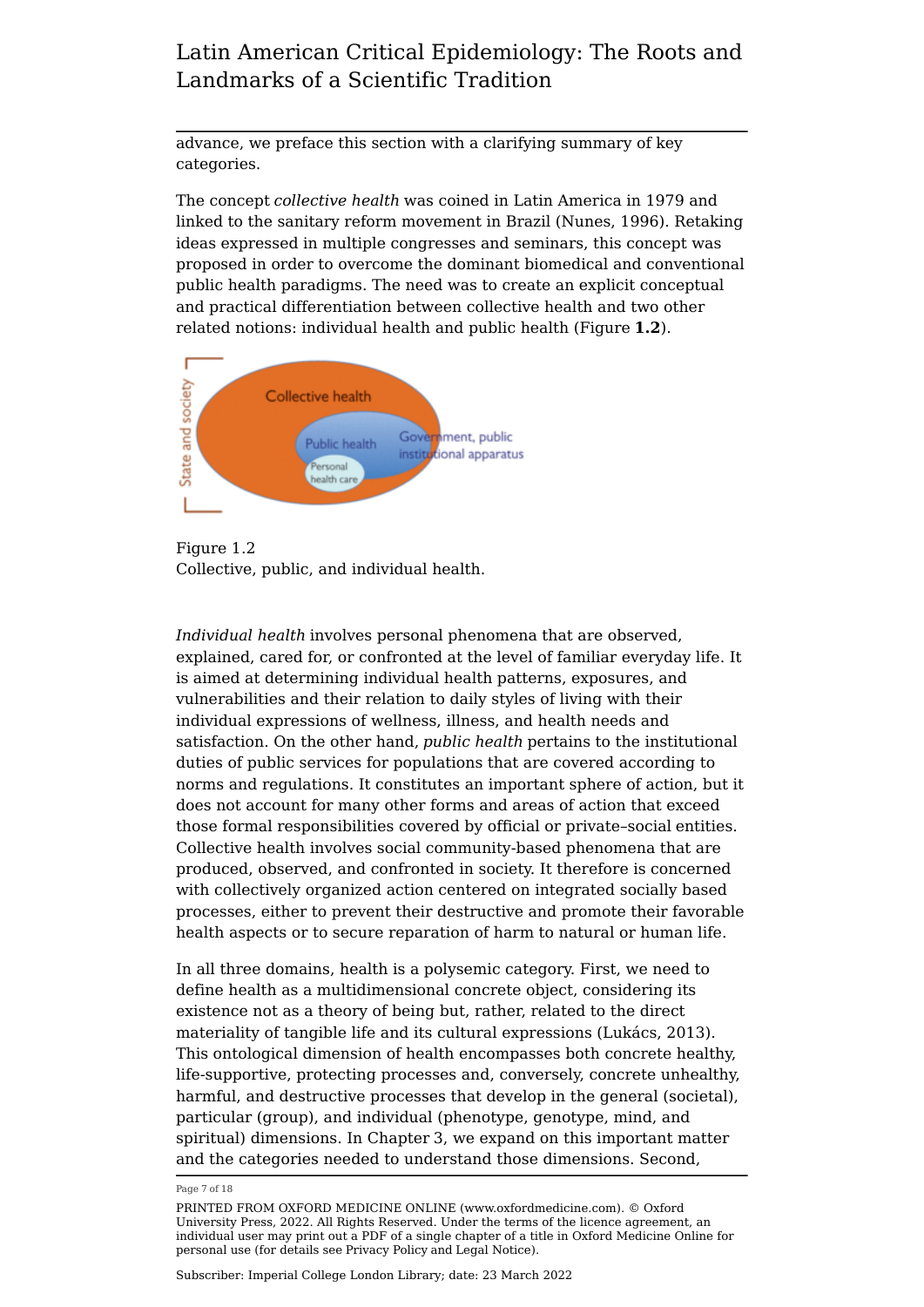health is a *subjective construction* that springs from strategic needs of distinct groups, formed around their class position, intertwined with gender and ethnic sociocultural relations. The subjective health domain consists of a set of ideas that collective subjects must elaborate through their experience in order to understand and cope with the corresponding consequences of social determination and reproduction. Knowledgeable empowerment and control over science form part of the power relations of society needed to master subjective constructions about health and counter the dominant misinterpretations. In this regard, scientific work in health, as in any other field, carries inherent symbolic components and is thus "a transformed, subordinated, transmuted, and sometimes unrecognizable expression of the power relations of a society" ([Bourdieu,](https://oxfordmedicine.com/view/10.1093/med/9780190492786.001.0001/med-9780190492786-bibliography-1#med-9780190492786-bibItem-27) [1998](https://oxfordmedicine.com/view/10.1093/med/9780190492786.001.0001/med-9780190492786-bibliography-1#med-9780190492786-bibItem-27), p. 77). In our analysis, those relations involve the imposition of a system of social dominance and of the mistreatment of nature, forming part of a system that materially reproduces unsustainable, inequitable, and unhealthy societies and ecosystem relations, at the same time imposing a conceptual framework that justifies them. Finally, the positive transformation of concrete health conditions and the ideas involved in that transformation occur in a defined *field of action* or praxis. The practical grounds, experiences, and relations that form part of any scientific endeavor constitute the real driving and directional force of a field of discipline. These three interdependent aspects of health merit an integral multidimensional understanding (Figure **[1.3](#page-7-0)**).



<span id="page-7-0"></span>

Figure 1.3 Health as complex polysemic concept.

[Breilh, J. \(2003\)](https://oxfordmedicine.com/view/10.1093/med/9780190492786.001.0001/med-9780190492786-bibliography-1#med-9780190492786-bibItem-63). *Epidemiología crítica ciencia emancipadora e interculturalidad* (2nd ed.). Buenos Aires, Argentina: Lugar Editorial; and [Breilh, J. \(2016\)](https://oxfordmedicine.com/view/10.1093/med/9780190492786.001.0001/med-9780190492786-bibliography-1#med-9780190492786-bibItem-50). *Espejo adelantado de la ciencia crítica (una "antihistoria" de sus ideas en salud).* Quito, Ecuador: Universidad Andina Simón Bolívar y Corporación Editora Nacional.

The historic struggle for the development of *collective health* required the confluence of a determined social space, the existence of an active social block of concerned and affected collectivities, and the technical skills to

```
Page 8 of 18
```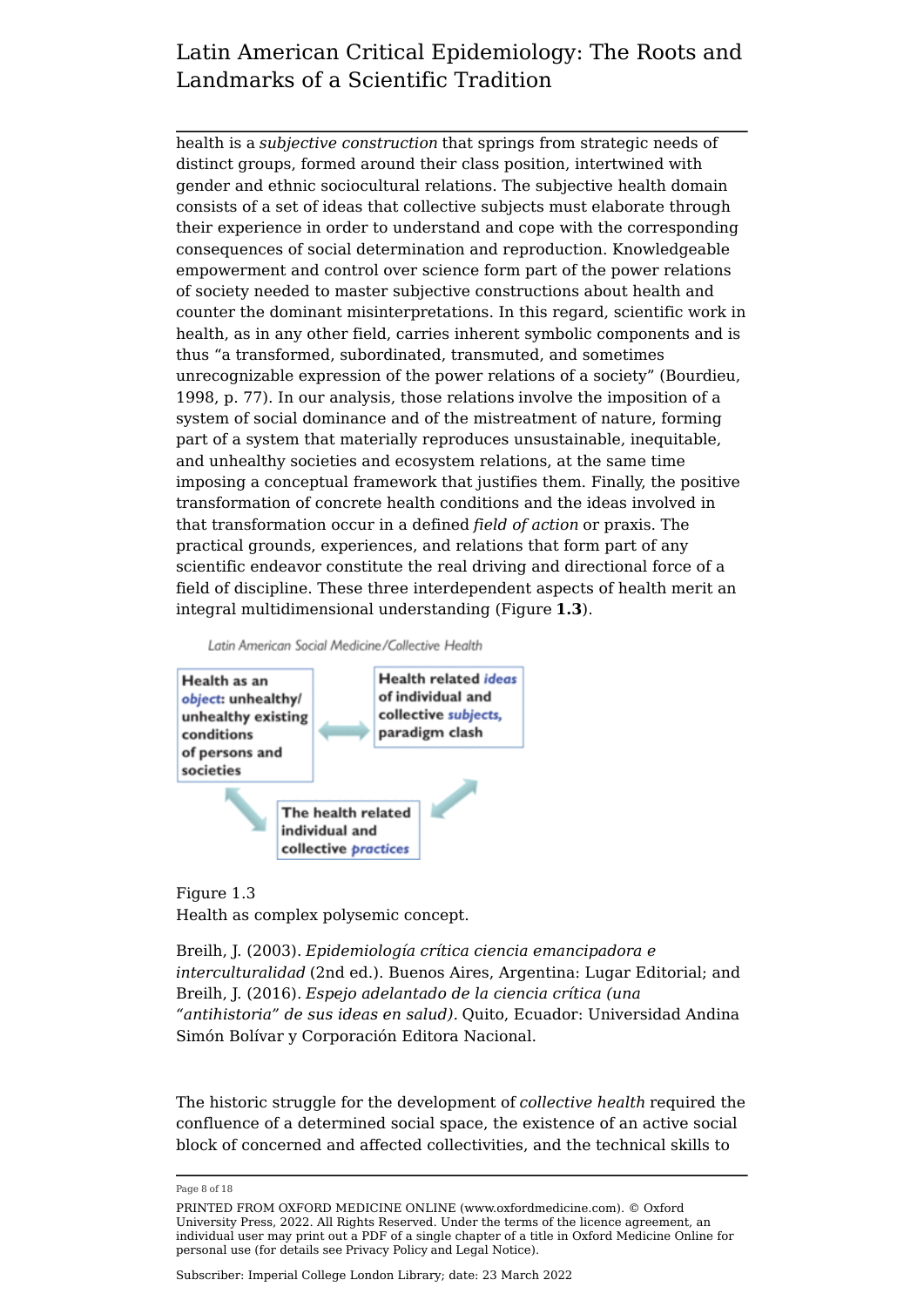apply a socially defined agenda in the struggle for health equity and integral social transformation toward a healthy society.

## **The Construction of Contemporary Latin American Social Medicine/Collective Health**

The interpretative models of science are a product of a complex process of the social determination of knowledge. In different historical periods, epistemic relations are built on the interpretative models that scientists develop, conventional knowledge matrices [paradigms in the Kuhnian sense [\(Kuhn, 1962](https://oxfordmedicine.com/view/10.1093/med/9780190492786.001.0001/med-9780190492786-bibliography-1#med-9780190492786-bibItem-163))], and the sociopolitical–cultural conditions of broader society. These elements interweave dynamically in determining the transformation of contents, values, social compromises, directions, and practical applications of knowledge (Figure **[1.4](#page-8-0)**; [Breilh, 2003a](https://oxfordmedicine.com/view/10.1093/med/9780190492786.001.0001/med-9780190492786-bibliography-1#med-9780190492786-bibItem-41)).

<span id="page-8-0"></span>

## Figure 1.4

Epistemological relations: scientific knowledge, culture, and social (power) relations.

[Breilh, J. \(2003\)](https://oxfordmedicine.com/view/10.1093/med/9780190492786.001.0001/med-9780190492786-bibliography-1#med-9780190492786-bibItem-63). *Epidemiología crítica ciencia emancipadora e interculturalidad* (2nd ed.). Buenos Aires, Argentina: Lugar Editorial.

In the Latin American "South," the extreme political authoritarianism and social inequity of the early 20th century impelled and inspired a culture of critique and resilience within the region, leaving a deep impression on social and health scientists. The growing unfairness of the broader world economy and permanent reproduction of colonialist academic relations also triggered the urge for sovereign, independent academic thinking.

## **Brief Periodization of the Critical Social Medicine/Collective Health Movement: Scenarios, Study Objects, and Stakeholders**

In previous work, we proposed a periodization of Latin American social medicine's development: its historic settings, cardinal debates, and the stakeholders involved (Breilh, [2010,](https://oxfordmedicine.com/view/10.1093/med/9780190492786.001.0001/med-9780190492786-bibliography-1#med-9780190492786-bibItem-45) [2003a,](https://oxfordmedicine.com/view/10.1093/med/9780190492786.001.0001/med-9780190492786-bibliography-1#med-9780190492786-bibItem-41) [2016](https://oxfordmedicine.com/view/10.1093/med/9780190492786.001.0001/med-9780190492786-bibliography-1#med-9780190492786-bibItem-50)). Motivated by the need to contextualize our analysis of the epistemological framework of

Page 9 of 18

PRINTED FROM OXFORD MEDICINE ONLINE (www.oxfordmedicine.com). © Oxford University Press, 2022. All Rights Reserved. Under the terms of the licence agreement, an individual user may print out a PDF of a single chapter of a title in Oxford Medicine Online for personal use (for details see [Privacy Policy](https://global.oup.com/privacy) and [Legal Notice](https://oxfordmedicine.com/page/legal-notice)).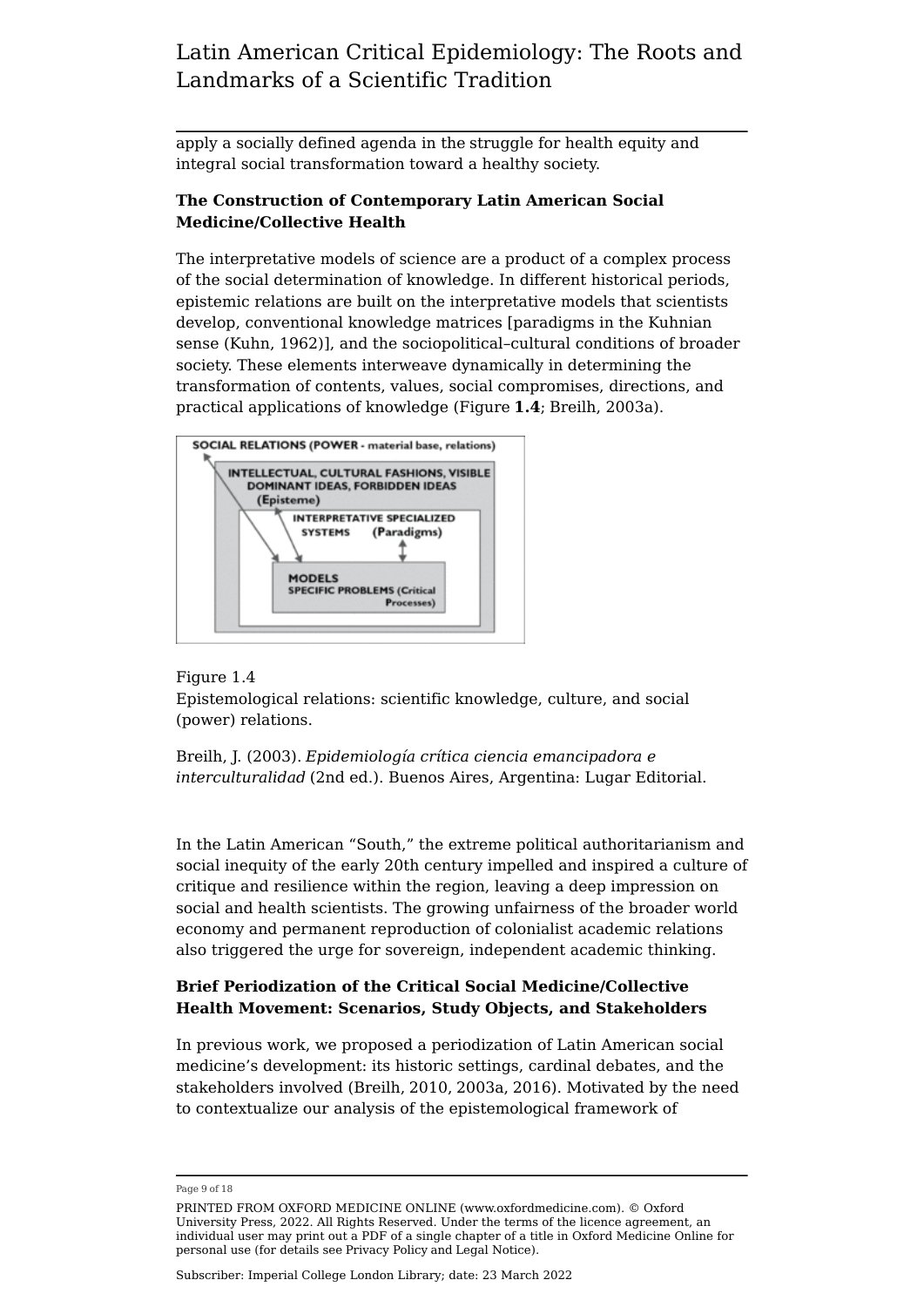epidemiological development, we defined consistent relations between periods.

In doing so, important bibliographical studies have been invaluable: the vast contribution of Everardo Duarte Nunes, *Social Sciences and Health in Latin America* (1986); the review of *Debates in Social Medicine* [\(Franco, Nunes, Breilh, & Laurell, 1991](https://oxfordmedicine.com/view/10.1093/med/9780190492786.001.0001/med-9780190492786-bibliography-1#med-9780190492786-bibItem-108)); the brilliant updated periodization of [Ana Lucia Casallas \(2019\);](https://oxfordmedicine.com/view/10.1093/med/9780190492786.001.0001/med-9780190492786-bibliography-1#med-9780190492786-bibItem-73) and the formidable compilation and digital library on Latin American social medicine inspired by Howard Waitzkin (University of New Mexico; [https://](https://digitalrepository.unm.edu/lasm) [digitalrepository.unm.edu/lasm\)](https://digitalrepository.unm.edu/lasm).

The Latin American social medicine movement was founded in 1984 during the Third Latin American Seminar on Social Medicine (Ouro Preto, Brazil). Its founding was a result of a decade-long process that began in the 1970s as a reaction to a prolonged history of regional health inequity. Scholars, researchers, social leaders, and students converged from countries in which powerful nuclei had been built. Conditions were apt and the time was ripe to institutionalize the annual meetings that representative academic and social groups and organizations had been holding since the mid-1970s. The transformation of the historic social scenarios facilitated the appearance of different periods of social medicine.

Combining the historic features, social agendas, disciplinary arrangements, and epistemological ruptures that were present at different moments, four main periods in the development of Latin American social medicine can be recognized: (1) formative, initial ruptures (1970s); (2) diversification—transformative knowledge (object and subject), instrumental progress, and institutionalization (1980s); (3) the consolidation of transdisciplinarity and initial interculturality (1990s); and  $(4)$  the consolidation of an intercultural meta-critique<sup>[3](#page-16-2)</sup> and socialbiocentric models (social–natural metabolism) (Table [1.1](#page-9-0)).

| Period                                | <b>Characteristic</b><br><b>Features</b>                                                                                                                              | Agenda                                                                                                                                                    |
|---------------------------------------|-----------------------------------------------------------------------------------------------------------------------------------------------------------------------|-----------------------------------------------------------------------------------------------------------------------------------------------------------|
| Formative, initial<br>ruptures: 1970s | Industrialism,<br>worker and<br>subproletarian<br>growth<br>Social pact for<br>baseline rights<br>Consolidation of<br>primary export<br>economy, social<br>inequality | Rupture against<br>pharma-biomedical<br>model<br>Initial<br>deconstruction of<br>positivism and<br>empirical<br>methodology<br>Works on class<br>analysis |

### <span id="page-9-1"></span><span id="page-9-0"></span>Table 1.1 Periods of Latin American Social Medicine/Collective Health

Page 10 of 18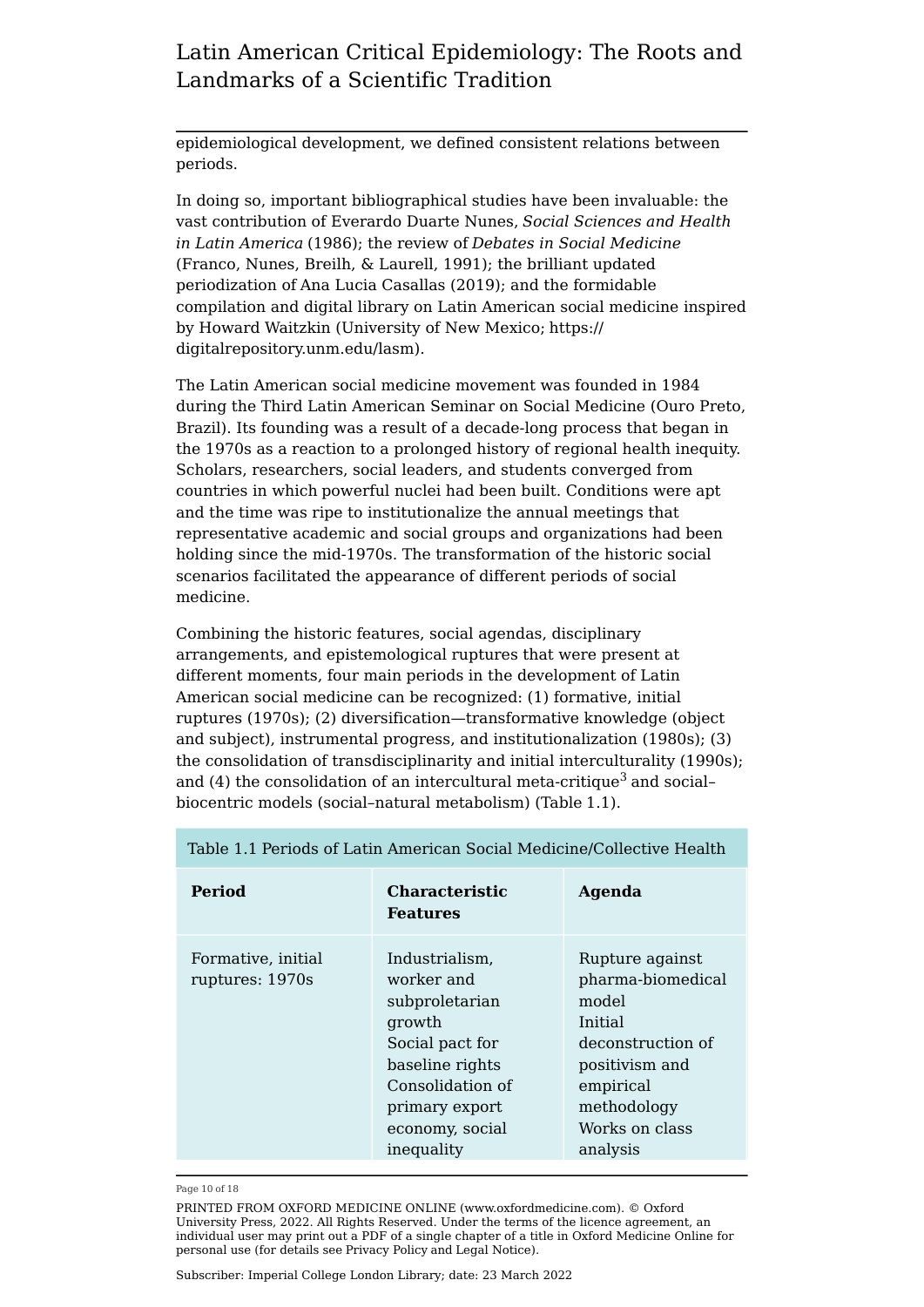|                                                                                                                                           |                                                                                                                                                                                                     | Initial critique of<br>functionalist<br>behaviorist social<br>sciences<br>First social<br>medicine<br>postgraduate<br>programs                                                                                                                                                                                                                                                                                                                                                     |
|-------------------------------------------------------------------------------------------------------------------------------------------|-----------------------------------------------------------------------------------------------------------------------------------------------------------------------------------------------------|------------------------------------------------------------------------------------------------------------------------------------------------------------------------------------------------------------------------------------------------------------------------------------------------------------------------------------------------------------------------------------------------------------------------------------------------------------------------------------|
| Diversification:<br>transformative<br>knowledge (object<br>and subject)<br>instrumental<br>progress and<br>institutionalization:<br>1980s | Neoliberalism:<br>takeoff of<br>extractivist<br>productivism<br>Aggressive<br>privatization of<br>health and life goods<br>Appearance of<br>nonproletarian<br>social subjects:<br>gender, ethnicity | Struggle against<br>neoliberal anti-<br>state policies and<br>privatization<br>Founding works on<br>gender and<br>ethnicity<br>Gender and<br>ethnocultural<br>components in<br>postgraduate<br>programs                                                                                                                                                                                                                                                                            |
| Consolidation of<br>ransdisciplinarity<br>and initial<br>interculturality:<br>1990s                                                       | Initial crisis of<br>hegemony of<br>aggressive<br>productivism<br>"Progressive"<br>extractivism,<br>redistributive<br>governance<br>(neoproductivism)                                               | Generalized ethnic,<br>gender, and urban<br>social movements<br>Consolidation of<br>critical<br>interculturality;<br>dialogue of<br>knowledge-<br>academic and<br>popular—and<br>practices in<br>collective health<br>Constituent<br>projects, new<br>constitution, and<br>legal reform<br>Advancements in<br>health system<br>reform (two<br>tracks): Unified<br>health system and<br>expansion of public<br>social insurance<br>Conduction of<br>important<br>universities, high |

#### Page 11 of 18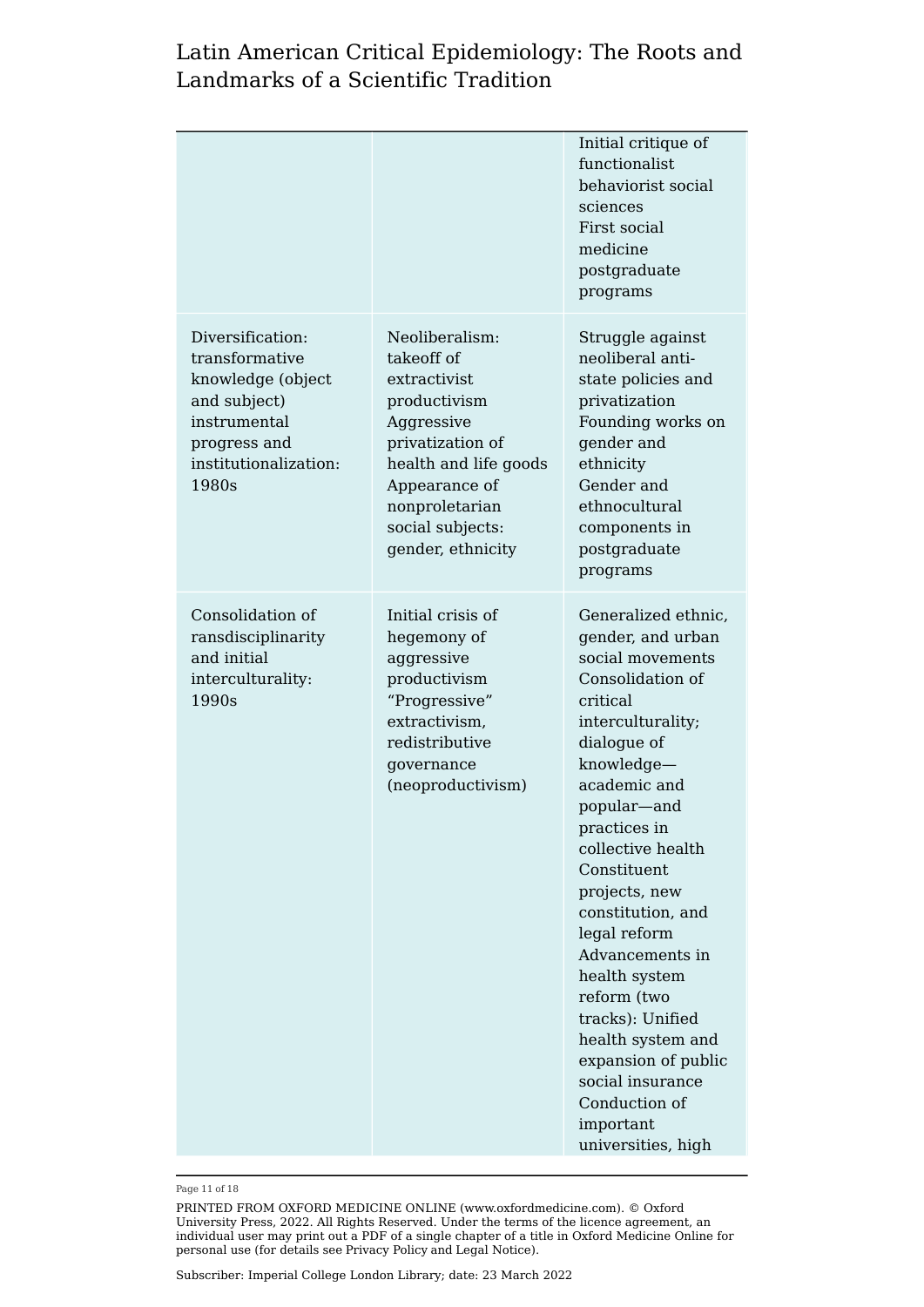|                                                                                                                             |                                                                                                                                                                                                                                                                                                                                                                                                              | government<br>positions                                                                                                                                                                                                                                                                                                                                                                                                                                                                                                         |
|-----------------------------------------------------------------------------------------------------------------------------|--------------------------------------------------------------------------------------------------------------------------------------------------------------------------------------------------------------------------------------------------------------------------------------------------------------------------------------------------------------------------------------------------------------|---------------------------------------------------------------------------------------------------------------------------------------------------------------------------------------------------------------------------------------------------------------------------------------------------------------------------------------------------------------------------------------------------------------------------------------------------------------------------------------------------------------------------------|
| Consolidation of an<br>intercultural meta-<br>critique and social-<br>biocentrism (social-<br>natural metabolism):<br>2017- | Global acceleration<br>of capital<br>accumulation (New<br>information and<br>communication<br>technologies fourth<br>industrial revolution<br>-convergence,<br>dispossession, and<br>shock); postwork;<br>cyber determination;<br>artificial intelligence<br>algorithms<br>governance<br>Irruption of global<br>multiple<br>environmental crisis<br>and extreme climate<br>warming; Global<br>social protest | Demand for new<br>civilization: 4 "S's"<br>and Sumak Kawsay<br>(struggle against<br>extractivism)<br>Religious<br>fundamentalist<br>entrepreneurial<br>offensive against a<br>new civilization<br>Pluricultural<br>democracy<br>Reframing regional<br>integration<br>Reframing<br>constitutional and<br>health rights in the<br>face of social<br>determination of<br>health<br>Transdisciplinary,<br>intercultural<br>emancipatory<br>knowledge<br>Methodological<br>theoretical<br>construction of<br>social<br>metacriticism |

[Breilh, J. \(2003a\).](https://oxfordmedicine.com/view/10.1093/med/9780190492786.001.0001/med-9780190492786-bibliography-1#med-9780190492786-bibItem-41) *Epidemiología crítica ciencia emancipadora e interculturalidad*. Buenos Aires, Argentina: Lugar Editorial; and [Breilh,](https://oxfordmedicine.com/view/10.1093/med/9780190492786.001.0001/med-9780190492786-bibliography-1#med-9780190492786-bibItem-47) [J. \(2013\).](https://oxfordmedicine.com/view/10.1093/med/9780190492786.001.0001/med-9780190492786-bibliography-1#med-9780190492786-bibItem-47) Ciencia crítica por la vida en tiempos de una sociedad de la muerte. *Divulgação em Saúde Para Debate: Centro Brasileiro de Estudos de Saúde, 49,* 10–14.

The formative period (1970s) entailed significant initial ruptures with the biomedical and conventional public health paradigms. These took place in the context of industrialism and the formal recognition of economic and social rights. In those years, social demands were basically constructed around the historical agreement or social pact between companies and formal workers. Nevertheless, during the same time period, the rise of subsalaried hiring changed labor relations in the countryside. Peripheral social formations in the South constituted scenarios of imperfect dependent capitalist development. The social agenda highlighted the demands of the working class and subsalaried workers in the countryside,

Page 12 of 18

PRINTED FROM OXFORD MEDICINE ONLINE (www.oxfordmedicine.com). © Oxford University Press, 2022. All Rights Reserved. Under the terms of the licence agreement, an individual user may print out a PDF of a single chapter of a title in Oxford Medicine Online for personal use (for details see [Privacy Policy](https://global.oup.com/privacy) and [Legal Notice](https://oxfordmedicine.com/page/legal-notice)).

Subscriber: Imperial College London Library; date: 23 March 2022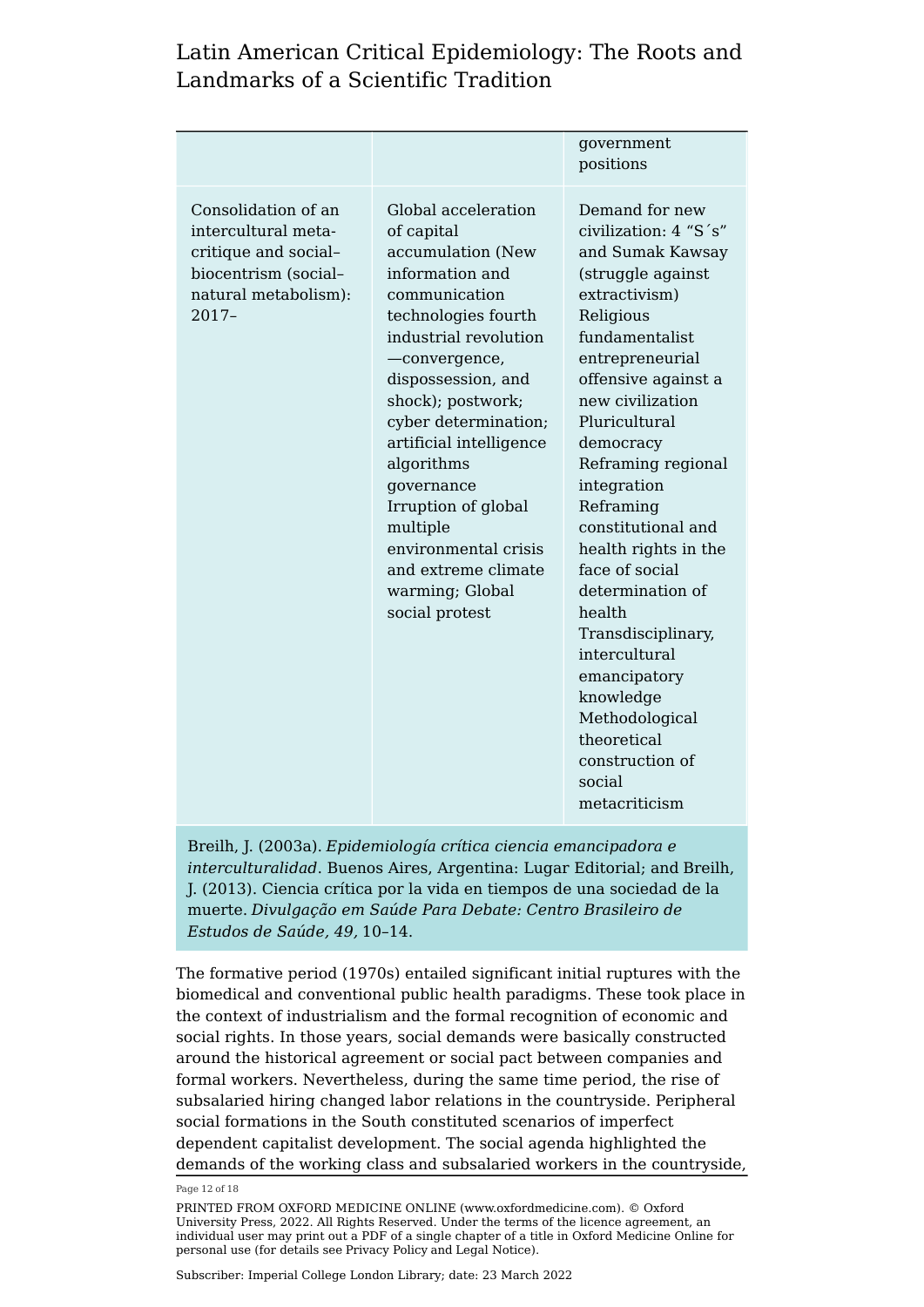<span id="page-12-0"></span>who ceased to be a reserve army and became an irregular mass of subsalaried workers. The social demands of the period were correspondingly focused on the responsibility of the state to provide access to rights and to democratize public services such as health and education. Social medicine had to break the mold of closed-door, curative medical care settings sustained by the emerging pharmaceutical and health care industries of the South. Mainstream medicine was impermeable to the social reality that generated the problems that arose in offices and hospitals. It was essential to break the biomedical paradigm, overcoming the idea of "health as an absence of disease," or even the supposedly broader World Health Organization (WHO) definition that conceptualizes health as the "complete physical, mental and social well-being, and not just the absence of disease."<sup>[4](#page-16-3)</sup> These conceptualizations have not allowed health to be understood as a complex, multidimensional process but, rather, just as individual or psycho-perceptual and reduced to the narrow limits of disorders and perception of the degree of individual well-being. The incongruity of the pharmacobiomedical paradigm had to be investigated and denounced. At that time, this critique confronted a generalized uncontested biomedical dominance. It was a visionary outlook that declared a crucial counteractive movement. Today, it has been reaffirmed not only in the magnificent research of social medicine specialists such as Waitzkin and many others but also in the recent coherent analyses of "insiders" who meticulously uncover the flaws of mainstream medical research. This critique is based on a penetrating inventory of what two distinguished Royal Society (United Kingdom) scientists have described as the "biomedical bubble" ([Jones & Wilsdon, 2018](https://oxfordmedicine.com/view/10.1093/med/9780190492786.001.0001/med-9780190492786-bibliography-1#med-9780190492786-bibItem-142)). Due to its biased priorities, lack of diversity, and systematic waste of financial resources, the model has been described as an overvalued waste. Underlying its historically earned prestige, they explain how it has become a speculative fraud that overestimates the effect of certain drugs and rules out investment in and academic concern about the real health problems of society. At the same time, corporate influence also puts pressure on public health entities, their scope of concern, and their mandate.

In this formative phase, many of us in progressive universities and research centers began to work on the broader health-related contradictions of society. We applied the potent critical arsenal of critical realism, political economy, and the serious contributions of ecology, sociology, and biology. In those initial, still immature academic endeavors, some groundbreaking conceptual and methodological arguments were profiled. We turned them into the publications of those who later formed the Latin American Latin American Social Medicine Association. At that time, some important research dealt with the relationship between productive forms, social class, and health; the productive system and working conditions as fundamental categories to reveal the intimate link between the social and the biological; and the first theoretical

Page 13 of 18

PRINTED FROM OXFORD MEDICINE ONLINE (www.oxfordmedicine.com). © Oxford University Press, 2022. All Rights Reserved. Under the terms of the licence agreement, an individual user may print out a PDF of a single chapter of a title in Oxford Medicine Online for personal use (for details see [Privacy Policy](https://global.oup.com/privacy) and [Legal Notice](https://oxfordmedicine.com/page/legal-notice)).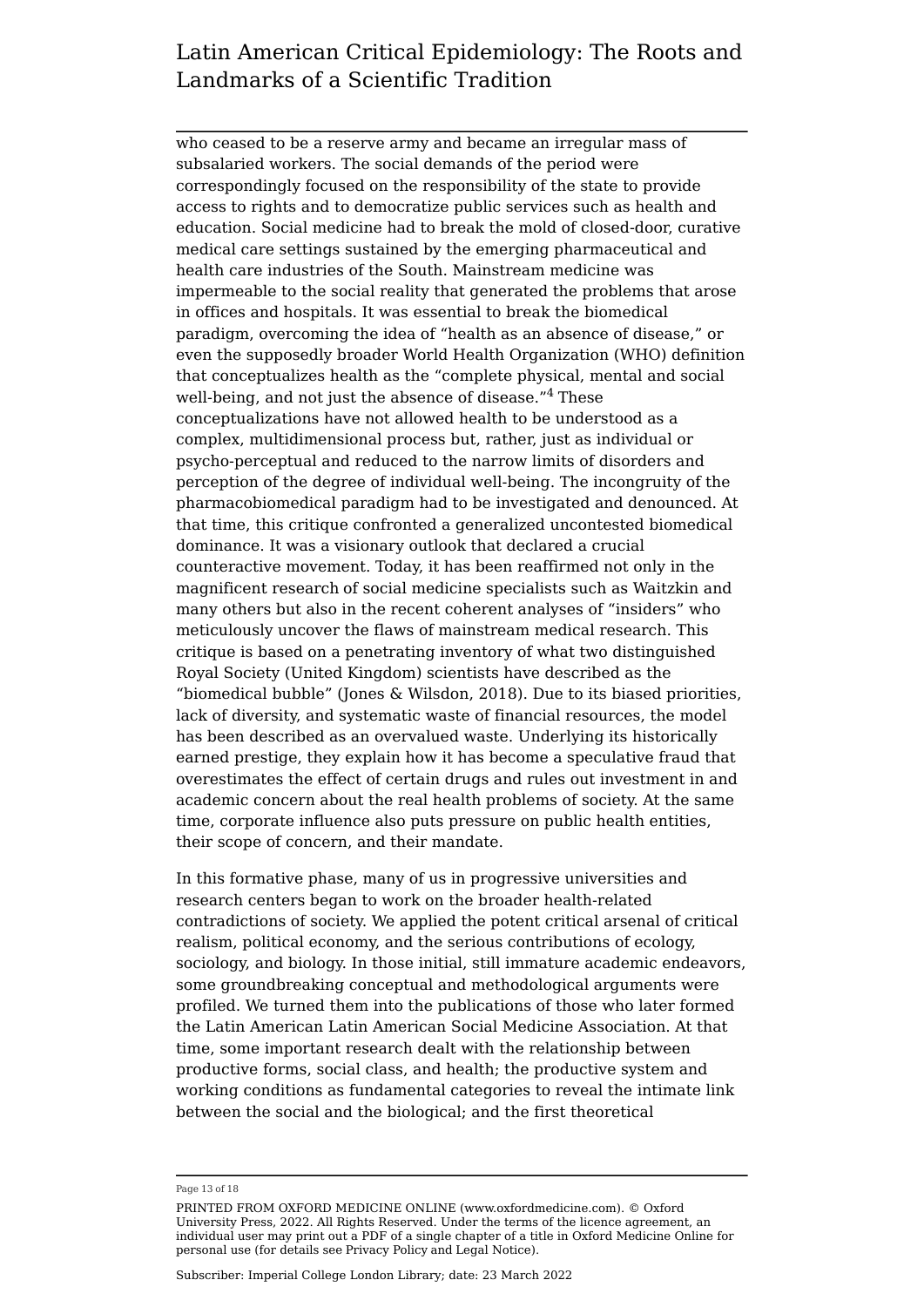approximations regarding the cardinal problems of the state—health practice and education.

The historic meetings of Cuenca I (Ecuador, 1972) and Cuenca II (Ecuador, 1974), organized under the guidance of Juan Cesar García (a notable thinker of social medicine in those years), our founding group elaborated the first formal critique of the positivist conception of public health and the class-based organization of the state and health governance. New categories were embraced in the proposal for a new pathway for the movement's development. It was a time of multiple ruptures with the empirical constructions of the old public health paradigm: the positivist, lineal, causal paradigm that constrained epidemiology; the incidence of functionalism and naive sociology in the interpretation of the state and health practices; and the critique of behavioral epistemology that permeated health education and epistemological studies.

It was within that historic epistemological framework that the principal founding works of a different epidemiology appeared. It required an audacious approach to break the conventional dependence on the rigid mold of what [Naomar de Almeida-Filho \(2000\)](https://oxfordmedicine.com/view/10.1093/med/9780190492786.001.0001/med-9780190492786-bibliography-1#med-9780190492786-bibItem-5) sharply described as a "timid science" that had passively adopted the empiricist linear canons of causal thinking. We began working on the social determination of health, embedding its explanation in the analysis of production, work, and the conditions of the urban and rural working classes. This was the case for Cristina Laurell's "Sociological Analysis of Morbidity of Two Mexican Peoples"(1976); Cecilia Donnangelo's *Health and Society* (1976); Ana Tambellini's *Work and Disease* (1978); José Carlos Escudero's "Malnutrition in Latin America" (1976); Eduardo Menéndez and his critical anthropological analysis of the surreptitious social cultural determination of the health conceptions and beliefs of communities (1981);and my own work that presented for the first time a clear systematization of the theoretical and methodological proposal for the category of the "social determination of health"—work based on a systematic critique of causal positivism and empirical environmentalism from the perspective of critical realism and political economy ([Breilh,](https://oxfordmedicine.com/view/10.1093/med/9780190492786.001.0001/med-9780190492786-chapter-3#med-9780190492786-chapter-3-bibItem-3)  [1977](https://oxfordmedicine.com/view/10.1093/med/9780190492786.001.0001/med-9780190492786-chapter-3#med-9780190492786-chapter-3-bibItem-3)).

Those were the first steps in overcoming causal empiricism and the absence of categories with which to analyze the structural basis of the social determination of health and the social contrasts of phenomena in a profoundly unequal society. Parallel efforts were also advancing in the struggle to defeat idealism and functionalist arguments on the state and health policies and behavioral notions on education; overriding contributions were made by such thinkers as [Juan Cesar García \(1979\),](https://oxfordmedicine.com/view/10.1093/med/9780190492786.001.0001/med-9780190492786-bibliography-1#med-9780190492786-bibItem-118) an intellectual leader of the movement. It was also the beginning of a critique of the ahistorical conceptions of preventive practice, in which Sergio Arouca—another outstanding inspiratory of our movement—played a fundamental role [\(Arouca, 1975](https://oxfordmedicine.com/view/10.1093/med/9780190492786.001.0001/med-9780190492786-bibliography-1#med-9780190492786-bibItem-12)).

Page 14 of 18

PRINTED FROM OXFORD MEDICINE ONLINE (www.oxfordmedicine.com). © Oxford University Press, 2022. All Rights Reserved. Under the terms of the licence agreement, an individual user may print out a PDF of a single chapter of a title in Oxford Medicine Online for personal use (for details see [Privacy Policy](https://global.oup.com/privacy) and [Legal Notice](https://oxfordmedicine.com/page/legal-notice)).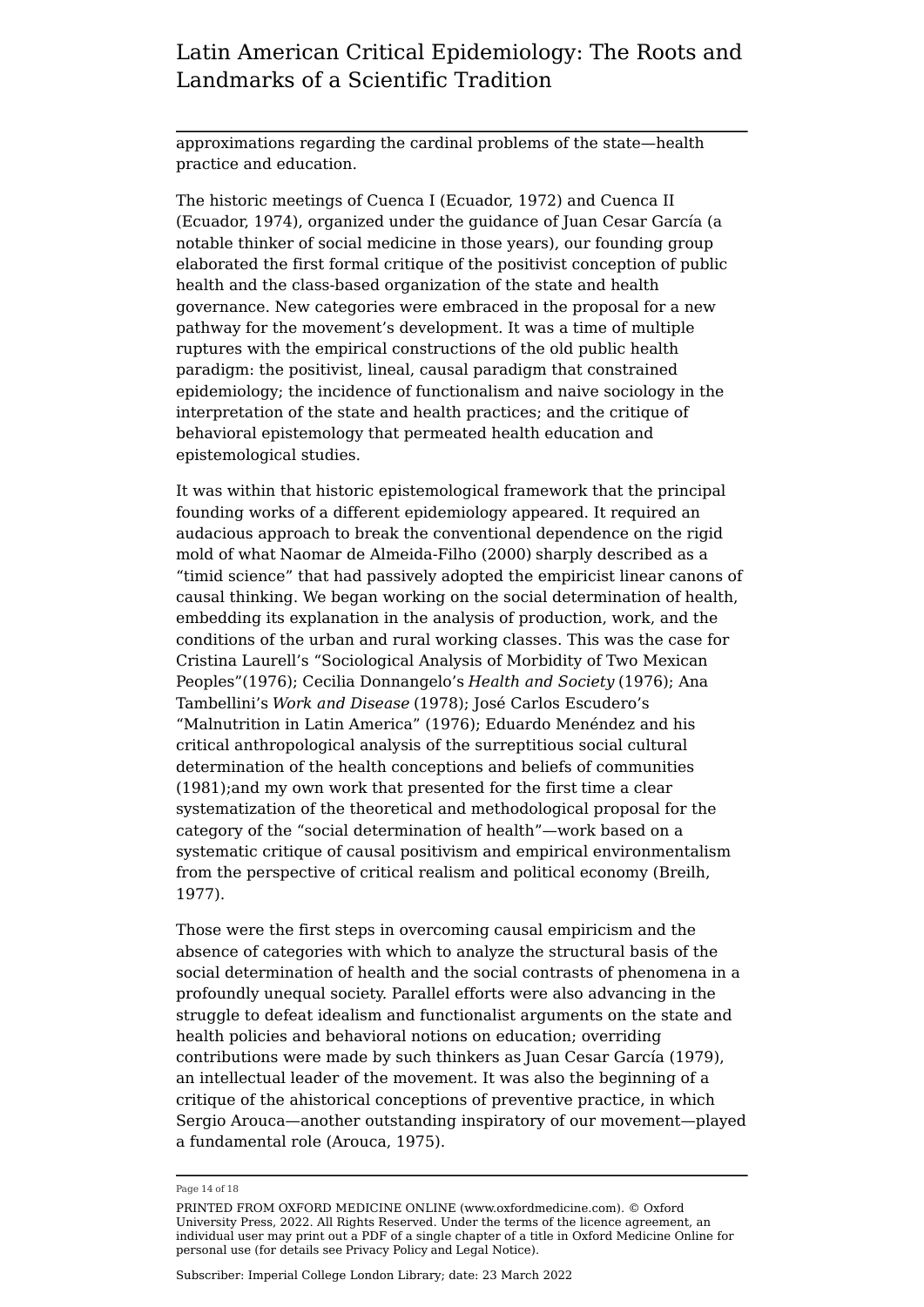Two postgraduate programs emerged very early in the process: the master's studies program in social medicine at the Autonomous Metropolitan University of Xochimilco in Mexico (1975) and the State University of Rio de Janeiro in Brazil (1976). In addition, the formation of pioneering critical research centers, such as the Center for Health Research and Advisory in Ecuador, was the historical result of this process of debate and conceptual progress. One outstanding step forward in the institutionalization of social medicine was the creation in September 1979 of the Brazilian Association of Postgraduates in Collective Health. Its founders had the resources and political power to put into practice the richness of their national debate and the new Latin American ideas about health. One of its conceptual actions was the formal proposition of collective health as a category for our academic and social identity. This was possible after subjecting to critical scrutiny other terms such as "public health" and "social medicine," thus clarifying the object of transformation that we had fashioned.

In the 1980s, the movement began its second period of diversification: new ways of defining our study objects and subjects, of transforming our academic syllabus, and of reframing our methodology and redesigning our instruments. The intention of all these efforts was the consolidation of the institutional presence of new paradigms. It seems paradoxical to have put such progressive academic transformations into motion precisely when our societies were passing through a decade of aggressive restructuring and adjustment of the productive system, severe legal deregulation, and the demolition of rights and cultural neoconservatism. The strategic avant-garde of the neoliberal project was composed of company representatives and obsequious public servants who pressed to dissolve the role of the state and decentralize its governance. A permanent campaign was implemented with the aim of dismantling social awareness of the collective right to public goods and services. Entrepreneurial lobbying aimed to discredit public solutions as inefficient and expensive and to position the private economy and the market as the perfect sources of health development and social distribution. The result for the working and middle classes was the privatization of public services and social security. Of course, in order to protect the model's hegemony, there was a need to offer low-quality private insurance programs. The so-called universal security system was publicized, with extreme cynicism, as the solution to all the health needs of the poor.

The third and fourth periods of our movement are associated with the challenges of transdisciplinarity (third period in the 1990s) and intercultural meta-critique (fourth period in the new millennium). The paradigm clash of the two previous periods generated new challenges. We not only had to rethink the objects of social medicine but also had to pay more attention to the social subjects of health—both as stakeholders for action and as the subjects of research. This was an opportunity to diversify the study of the social subjects of knowledge. That is, whereas in the formative period of the 1970s, the emphasis was placed on the

Page 15 of 18

PRINTED FROM OXFORD MEDICINE ONLINE (www.oxfordmedicine.com). © Oxford University Press, 2022. All Rights Reserved. Under the terms of the licence agreement, an individual user may print out a PDF of a single chapter of a title in Oxford Medicine Online for personal use (for details see [Privacy Policy](https://global.oup.com/privacy) and [Legal Notice](https://oxfordmedicine.com/page/legal-notice)).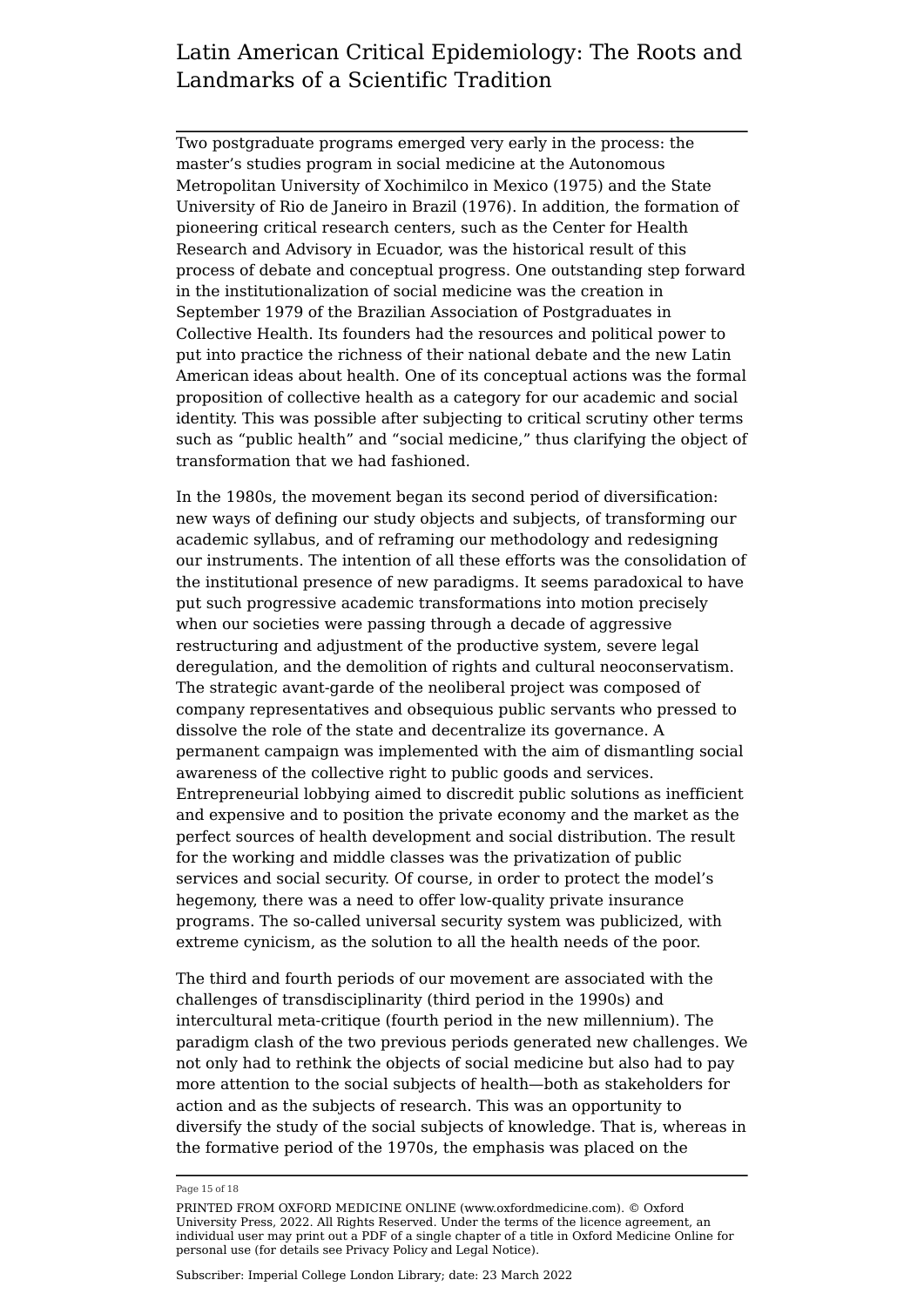emancipatory construction of health as an object, circumstances now moved us toward a reworking of health as a subject of praxis. New horizons came into view, and valuable books and articles on gender and ethnicity in health appeared, proposing new methodological instruments to incorporate these into the branches of epidemiology, state theory, knowledge, and communication.

With the turn of the century, the time came to analyze the limiting theoretical and methodological implications of monocultural science. Later, we comment on the historical factors that exerted pressure to incorporate an intercultural scientific viewpoint.

One central challenge of this fourth period has been to examine health problems from a meta-critical perspective. In addition, this endeavor is suitably congruent with the incorporation of the new *objects–subjects* (gender and ethnocultural rights) that had become vital elements of the vision and agenda of collective health and the health rights struggle.

However, one instrumental component of the problem became evident when research groups began to incorporate the qualitative evidence of social change and cultural diversity. Innovate methodology was needed to integrate both quantitative and qualitative components at different stages of knowledge construction.

Unfortunately, in some epistemic scenarios, the critique of quantitative survey empiricism has lent itself to a resurgence of cultural relativism and its new face of qualitative empiricism. However, from a dialectical perspective, the idea has not been to substitute quantitative with qualitative empiricism. The idea was not to operate with those "quali" and "quanti" expressions as fragmented, tip-of-the-iceberg phenomena but, rather, as expressions of concrete embodiments,<sup>[5](#page-16-4)</sup> both qualitative and quantitative, that are generated by a concrete critical process and social determining movement (Breilh, [1997](https://oxfordmedicine.com/view/10.1093/med/9780190492786.001.0001/med-9780190492786-bibliography-1#med-9780190492786-bibItem-38), [2003a](https://oxfordmedicine.com/view/10.1093/med/9780190492786.001.0001/med-9780190492786-bibliography-1#med-9780190492786-bibItem-41)). We return to this issue in Chapter [3](https://oxfordmedicine.com/view/10.1093/med/9780190492786.001.0001/med-9780190492786-chapter-4#).

<span id="page-15-0"></span>Scholars from different Latin American countries, universities, and social institutions have come together over many decades in order to build the social medicine movement and, more recently, collective health. It has been a counteractive intellectual and political tradition based on a renewed interpretation of health and a participative conception of scientific work. Social medicine has successfully become a driving force in the advance of new ideas and action programs in communities and institutions. This work has entailed important contributions, despite being limited by its subalternate position with respect to mainstream, dominant, and much more generously financed approaches to health science.

In the Global North, the historical and vital counterhegemonic traditions of critical public health and social medicine—comparatively stronger in their technical and institutional resources—were, nonetheless, also subordinated to the dominant positivist and functionalist public health

Page 16 of 18

PRINTED FROM OXFORD MEDICINE ONLINE (www.oxfordmedicine.com). © Oxford University Press, 2022. All Rights Reserved. Under the terms of the licence agreement, an individual user may print out a PDF of a single chapter of a title in Oxford Medicine Online for personal use (for details see [Privacy Policy](https://global.oup.com/privacy) and [Legal Notice](https://oxfordmedicine.com/page/legal-notice)).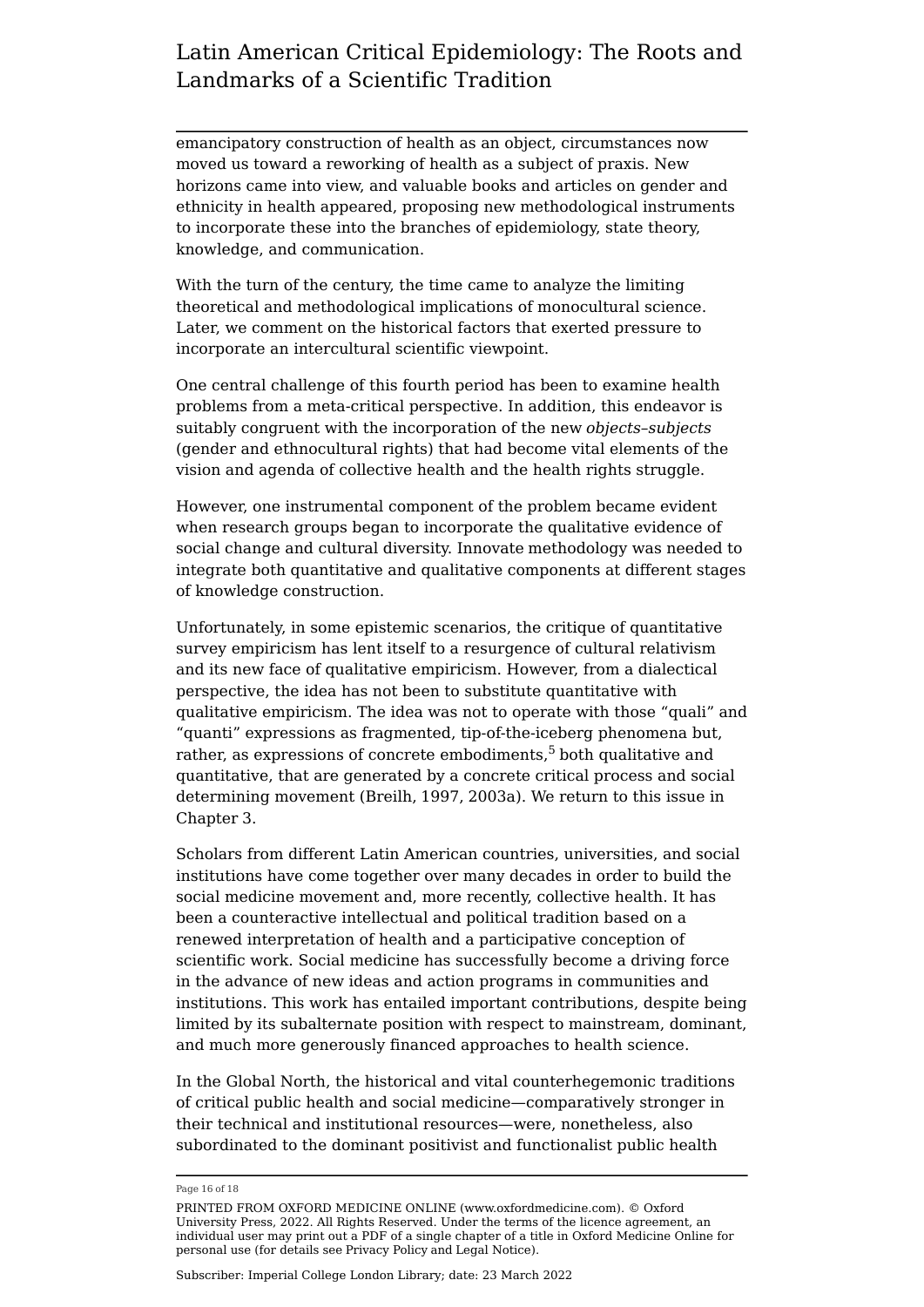paradigm. The driving force of mainstream research with its commoditized science is the economic and political incidence of big biomedical corporations with their unbounded governance over health care, research, and teaching organizations. In general, the biased, lineal, empiricist, and biodeterminist conceptions of health research have directed mainstream resources to the basic sciences and applied clinical and surgical domains. The commercialized health care logic set the pace for all main health-related operations of the field.

Under those conditions, the critical epidemiology paradigm was forced to develop as a counteractive movement, confronting the constraints that hamper its powerful contribution. The alternative paradigm is the result of an articulated set of theoretical, epistemological, methodological, and ethical breaks with hegemonic mainstream epidemiology. I refer to the conceptual core of this innovative science as the *social determination of health*.

Both to the South and to the North of the Rio Grande, peoples are denouncing our ailing world and proposing a profound transformation of our societies. As a result, thousands of public health/collective health researchers and activists who have given the best of their lives to unravel the reality of health in the capitalist world are creatively generating ideas and developing mechanisms for the real protection and promotion of life and human wellness. This is a global movement that stands for the subversion of our unhealthy civilization and for the utopia of good living (enlightened rebelliousness for the 21st century).

## **Notes:**

<span id="page-16-0"></span>[1.](#page-0-0) The concept *paradigm* was coined by [Thomas Kuhn \(1962\)](https://oxfordmedicine.com/view/10.1093/med/9780190492786.001.0001/med-9780190492786-bibliography-1#med-9780190492786-bibItem-163) to define a consistent structure or disciplinary matrix (symbolic generalizations, beliefs, values, models, and network of concepts) through which scientists view their field; also implying the theoretical–methodological beliefs that define problematic options, methods, and commitments.

<span id="page-16-1"></span>[2.](#page-3-0) Epistemicide refers to the killing of a knowledge system.

<span id="page-16-2"></span>[3.](#page-9-1) Meta-critique, which is discussed in Chapter [3,](https://oxfordmedicine.com/view/10.1093/med/9780190492786.001.0001/med-9780190492786-chapter-4#) refers to the convergence of diverse critical epistemologies to explain the dominant system of social reproduction and its civilization.

<span id="page-16-3"></span>[4.](#page-12-0) As conceptualized by WHO in a declaration approved during the International Health Conference of 1946, applied on April 7, 1948 [\(http://](http://apps.who.int/gb/bd/PDF/bd47/SP/constitucion-sp.pdf).) [apps.who.int/gb/bd/PDF/bd47/SP/constitucion-sp.pdf\)](http://apps.who.int/gb/bd/PDF/bd47/SP/constitucion-sp.pdf).).

<span id="page-16-4"></span>[5.](#page-15-0) Here, the notion of *embodiment* is used in the sense of giving a concrete perceptible form or body to a process, as explained in Chapter [2](https://oxfordmedicine.com/view/10.1093/med/9780190492786.001.0001/med-9780190492786-chapter-3#), thus expanding Nancy Krieger's ([2005](https://oxfordmedicine.com/view/10.1093/med/9780190492786.001.0001/med-9780190492786-bibliography-1#med-9780190492786-bibItem-158), [2011\)](https://oxfordmedicine.com/view/10.1093/med/9780190492786.001.0001/med-9780190492786-bibliography-1#med-9780190492786-bibItem-159) important definition of *biological incorporation* to the collective (i.e., socionatural) domain.

Page 17 of 18

PRINTED FROM OXFORD MEDICINE ONLINE (www.oxfordmedicine.com). © Oxford University Press, 2022. All Rights Reserved. Under the terms of the licence agreement, an individual user may print out a PDF of a single chapter of a title in Oxford Medicine Online for personal use (for details see [Privacy Policy](https://global.oup.com/privacy) and [Legal Notice](https://oxfordmedicine.com/page/legal-notice)).